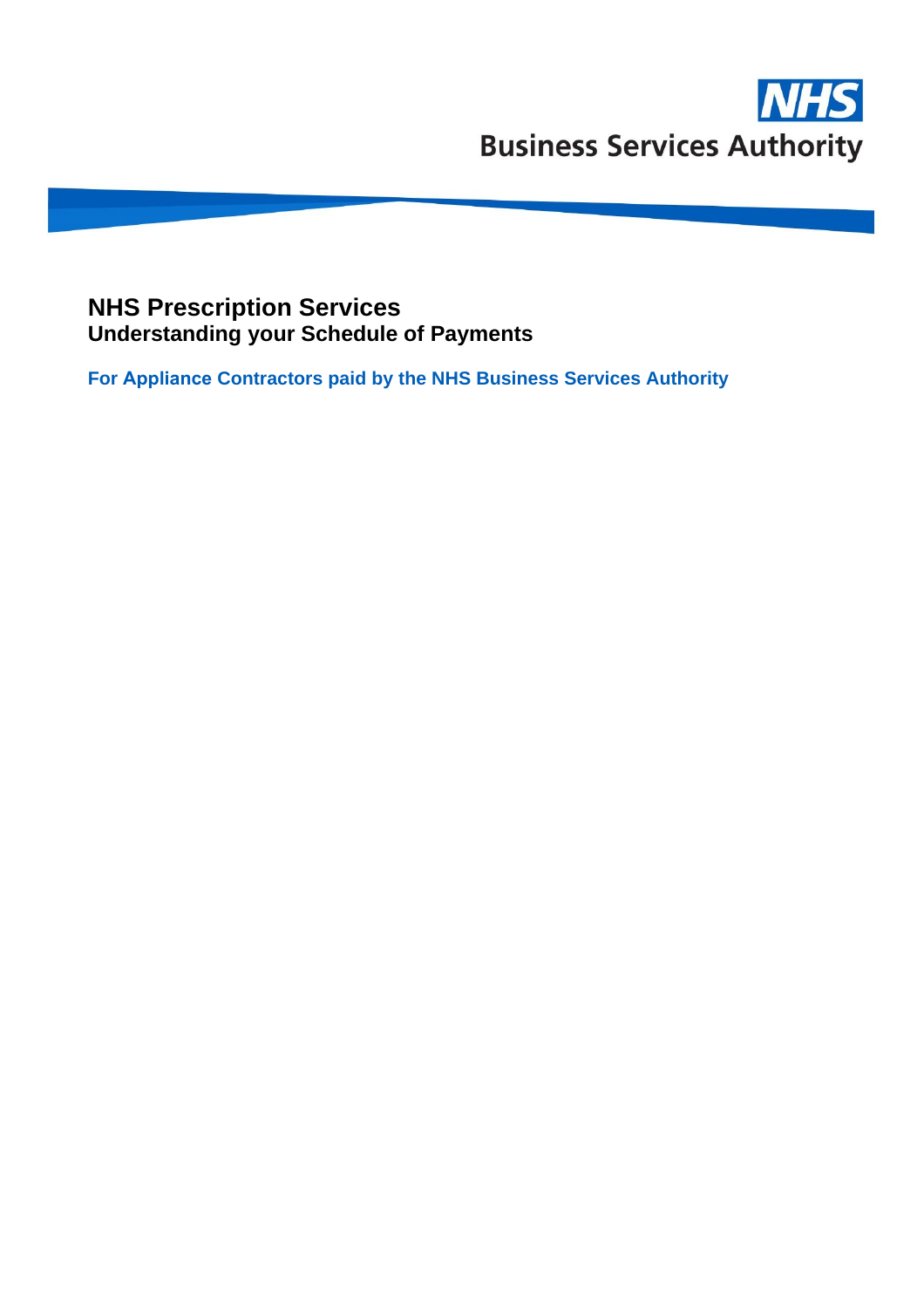#### **Your payments**

At the beginning of each month, appliance contractors send all of the prescription forms for items dispensed the previous month to NHS Prescription Services.

NHS Business Services Authority then calculates the reimbursement and remuneration fees you are due based on the information on the forms and according to the reimbursement and remuneration rules set out in the NHS England and Wales Drug Tariff here:

#### <http://www.nhsbsa.nhs.uk/prescriptions/drugtariff>

Once we have processed all contractors accounts we then arrange for a payment to be made directly into your bank account.

#### **Your Schedule of Payments**

Before we make your payment, we will send you a schedule to provide confirmation of payments made to your account. Your schedule records your payments for appliances [dispensed, fees and locally authorised payments from your NHS England STP.](http://www.nhsbsa.nhs.uk/pharmacies-gp-practices-and-appliance-contractors/dispensing-) 

The following pages explain key sections of your schedule.

The example Schedule of Payments we have included in this booklet is for December 2021 dispensed prescriptions which we would have processed in January 2022 and sent you a schedule in January 2022 for payment on 1 February 2022. The appliance contractor name and account used is a fictitious one.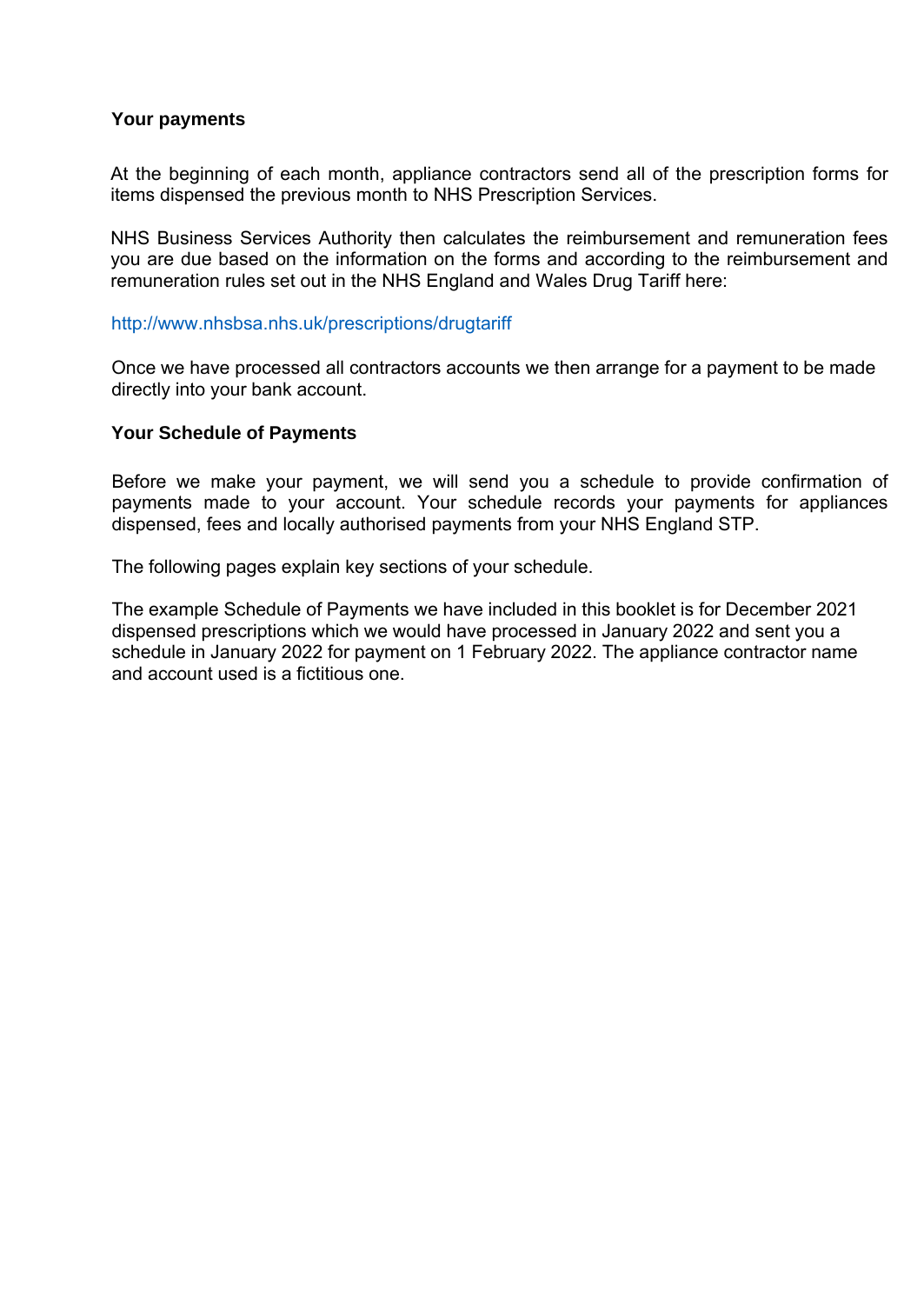# **Schedule of Payments**

| For:                     | <b>6666 AC LIMITED</b> | <b>66 ANY STREET</b> |
|--------------------------|------------------------|----------------------|
| T/A:                     |                        | <b>ANY TOWN</b>      |
| OCS code: F6666          |                        | <b>ANY CITY</b>      |
|                          |                        | <b>ANY COUNTY</b>    |
| <b>Dispensing Month:</b> | <b>Dec 2021</b>        | <b>AN66 6AN</b>      |

|                                                                 |                                                                        |                              |                                                               |                         | £                            |
|-----------------------------------------------------------------|------------------------------------------------------------------------|------------------------------|---------------------------------------------------------------|-------------------------|------------------------------|
| Net Payment made by NHSBSA 01 Feb 2022 by BACS                  |                                                                        |                              |                                                               |                         | 216,321.02                   |
| <b>SUMMARY OF PAYMENT AMOUNTS</b>                               | A breakdown for "Total of appliance costs and fees"                    |                              |                                                               |                         |                              |
| Total of appliance costs and fees                               | can be found below under "Appliance costs and fees'                    |                              |                                                               |                         | 180,817.68                   |
| VAT allowance                                                   |                                                                        |                              | The VAT amount is calculated by taking the total of appliance |                         | 36,163.54                    |
| Total of appliance costs plus fees including VAT                |                                                                        |                              | costs and fees multiplied by the current rate of VAT.         |                         | 216,981.22                   |
| Total of charges                                                |                                                                        |                              |                                                               |                         | $\rightarrow$ 860.20         |
| <b>Total of account</b>                                         | A breakdown for "Total of charges" can be found below under Charges.   |                              |                                                               |                         | 216,121.02                   |
| Total of other amounts authorised                               | A breakdown for "Total of other amounts authorised" & "Total amount    |                              |                                                               |                         | $\rightarrow 0.00$           |
| Total amount authorised by LPP                                  | authorised by LPP" can be found below under "Details of other amounts  |                              |                                                               |                         | $\rightarrow$ 200.00         |
| <b>Net payment made by NHSBSA</b>                               | authorised" and "Details of local amounts authorised by your STP".     |                              |                                                               |                         | 216,321.02                   |
| <b>APPLIANCE COSTS AND FEES</b>                                 | Payment as set out in Drug Tariff Part II Clause 12. This is based on  |                              |                                                               | £                       | £                            |
| Total Basic Price                                               | the claim endorsed on the prescription form where the total is greater |                              |                                                               |                         | 152,355.65                   |
| Out of Pocket expenses                                          | than 50p. The total amount of the claim will be made.                  |                              |                                                               |                         | $\rightarrow$ 0.00           |
| Professional fee                                                |                                                                        | 1715 @ 90.00 p               |                                                               | 1,543.50                | <b>Professional Fee</b>      |
| Infrastructure payment                                          |                                                                        | Banded payment paid in       |                                                               | $\rightarrow$ 15,330.00 | payment is paid per          |
| Additional fees 2A appliances - measured and fitted             |                                                                        | accordance with stated rates |                                                               | 0.00                    | prescription item.           |
| appliances - home delivery                                      |                                                                        | in the Drug Tariff Part VIB. |                                                               | 6,624.20                |                              |
| 2B expensive prescription fees                                  | 561                                                                    |                              |                                                               | $\geq$ 2,260.01         |                              |
| Sub total of prescription fees                                  |                                                                        |                              | Additional Fees under Part IIIB                               |                         | 25,757.71                    |
| Other fees<br>Stoma Customisation                               |                                                                        |                              | of the Drug Tariff will appear in                             |                         | 2,704.32                     |
| Appliance use reviews carried out at patients home these lines. |                                                                        |                              |                                                               |                         | $\rightarrow$ 0.00           |
| Appliance use reviews carried out at premises                   | he number of charges                                                   |                              | Advance service payments                                      |                         | $\rightarrow$ 0.00           |
| Total of appliance costs and fees                               | should be compared to the                                              |                              | under Part VIC of the Drug                                    |                         | 180,817.68                   |
| <b>CHARGES</b>                                                  | figure declared on your                                                |                              | Tariff will appear in these                                   |                         | £                            |
| Collected excluding elastic hosiery                             | submission document for                                                | 92 @ 9.35 lines              |                                                               |                         | $-860.20$                    |
|                                                                 | the relevant dispensing                                                | 0 @ 9.15                     | f you have requested your                                     |                         | 0.00                         |
| Collected elastic hosiery                                       | month. These figures                                                   |                              | payment to be checked any                                     |                         | 0.00                         |
| <b>Total of charges</b>                                         | should be similar.                                                     |                              | adjustment will appear in this                                |                         | $-860.20$                    |
| DETAILS OF OTHER AMOUNTS AUTHORISED                             |                                                                        |                              | section.                                                      |                         |                              |
| <b>Total of other amounts authorised</b>                        |                                                                        |                              | Payments made or amounts                                      |                         | 0.00                         |
| DETAILS OF LOCAL AMOUNTS AUTHORISED BY ANY STP                  |                                                                        |                              | deducted as authorised by                                     |                         | £                            |
| <b>ETP Allowance</b>                                            |                                                                        |                              | your NHS England STP will                                     |                         | $\blacktriangleright$ 200.00 |
| <b>Total amount authorised by LPP</b>                           |                                                                        |                              | appear in this section.                                       |                         | 200.00                       |
|                                                                 |                                                                        |                              |                                                               |                         |                              |

#### **PRESCRIPTION DATA**

| Total forms received (including electronic prescriptions)<br>Total electronic prescription forms received<br>Total electronic prescription items received | 1061<br><b>EPS</b> messages received<br>1050 <sup>1</sup><br>and processed will appear<br>1694 <b>⊬</b> |
|-----------------------------------------------------------------------------------------------------------------------------------------------------------|---------------------------------------------------------------------------------------------------------|
| Total of items, for which a fee is paid<br>Referred back items                                                                                            | ere.<br>1715                                                                                            |
| <b>VAT Registered</b><br>Appliance use reviews in patients home declared<br>Appliance use reviews at premises declared                                    | Yes<br>Information declared on your<br>bmission document for the<br>0₩<br>relevant dispensing month.    |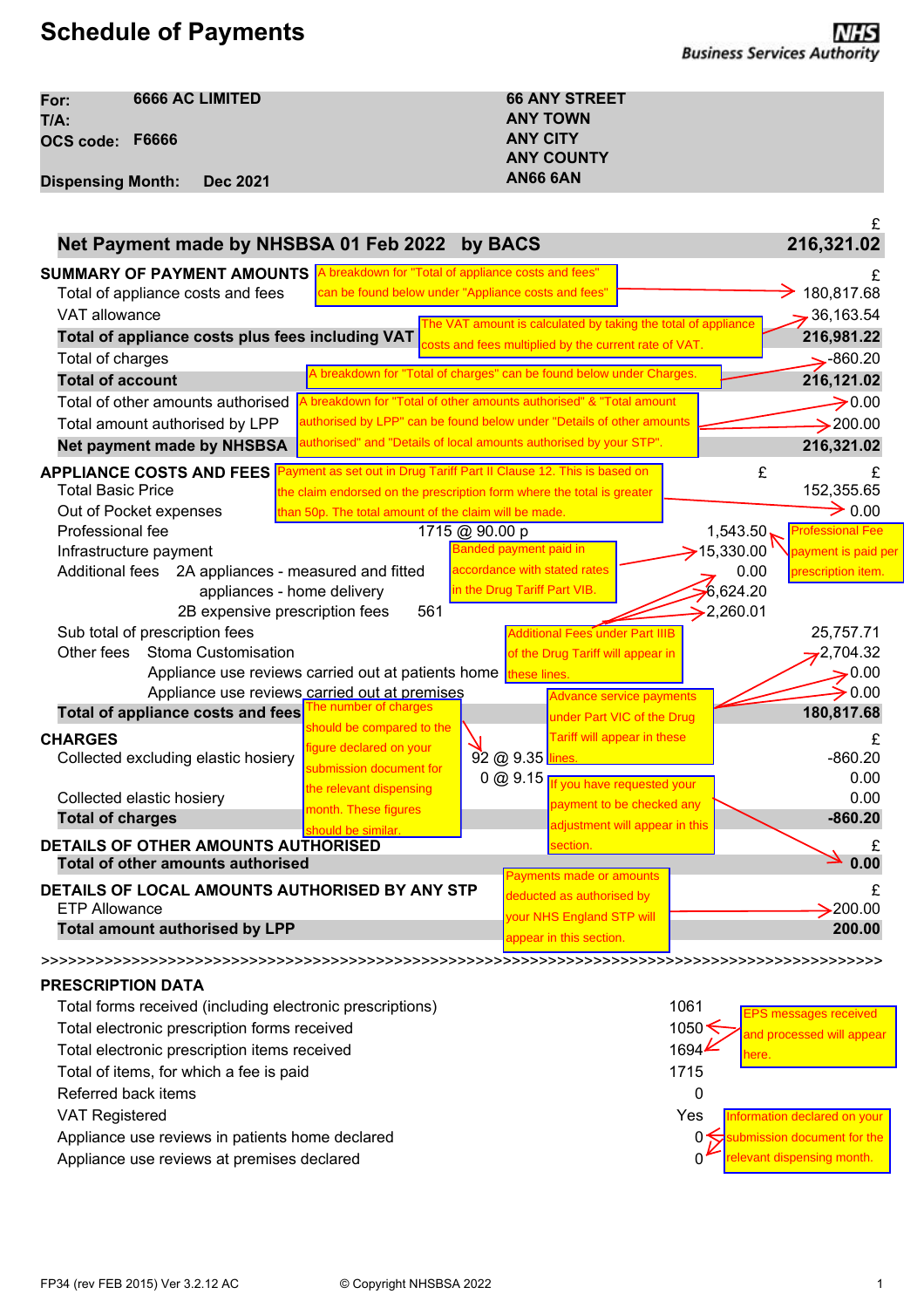# **Schedule of Payments**

Any enquiries should be made direct to our

number.

**Prescription Services contact** 

| For:<br>T/A:                |              | <b>6666 AC LIMITED</b>          |                                                               | <b>66 ANY STREET</b><br><b>ANY TOWN</b> |   |                          |
|-----------------------------|--------------|---------------------------------|---------------------------------------------------------------|-----------------------------------------|---|--------------------------|
| OCS code:                   | <b>F6666</b> |                                 |                                                               | <b>ANY CITY</b><br><b>ANY COUNTY</b>    |   |                          |
| <b>Dispensing Month:</b>    |              | <b>Dec 2021</b>                 |                                                               | <b>AN66 6AN</b>                         |   |                          |
|                             |              |                                 |                                                               |                                         |   | This section details     |
|                             |              |                                 | <b>ITEMS TRANSFERRED BETWEEN EXEMPT AND CHARGEABLE GROUPS</b> |                                         |   | <b>items transferred</b> |
| <b>Exempt to Chargeable</b> |              |                                 |                                                               |                                         | 0 | between groups. Refer    |
|                             |              | Exempt to Chargeable (old rate) |                                                               |                                         | 0 | to the 'Charges' section |
| Chargeable to Exempt        |              |                                 |                                                               |                                         | 0 | of this document for     |
|                             |              | Chargeable (old rate) to Exempt |                                                               |                                         | 0 | further information.     |

Key Part 2 - Prescription charge box on reverse of prescription form

Part 3 - Patient/representative signed declaration section on reverse of prescription form

>>>>>>>>>>>>>>>>>>>>>>>>>>>>>>>>>>>>>>>>>>>>>>>>>>>>>>>>>>>>>>>>>>>>>>>>>>>>>>>>>>>>>>>>>>>>>

#### **ENQUIRIES**

Please contact Prescription Services on 0300 3301349 if you have any queries about the following:

- **•** Pharmacy Processing
- **•** Prescription Searches
- **•** Transferred Items
- **•** Contractor Payment Information and Schedule reprint requests

**INFORMATION**

The electronic Drug Tariff provides access to the current edition of the National Health Service Drug Tariff for England and Wales, compiled on behalf of the Department of Health & Social Care by the NHSBSA. This can be found at https://www.nhsbsa.nhs.uk/pharmacies-gp-practices-and-appliance-contractors/drug-tariff

For guidance on the sorting and submission of your prescription forms including completion of the FP34C submission document, please visit the website at https://www.nhsbsa.nhs.uk/pharmacies-gp-practices-and-appliancecontractors/submitting-prescriptions/sending-your-claim

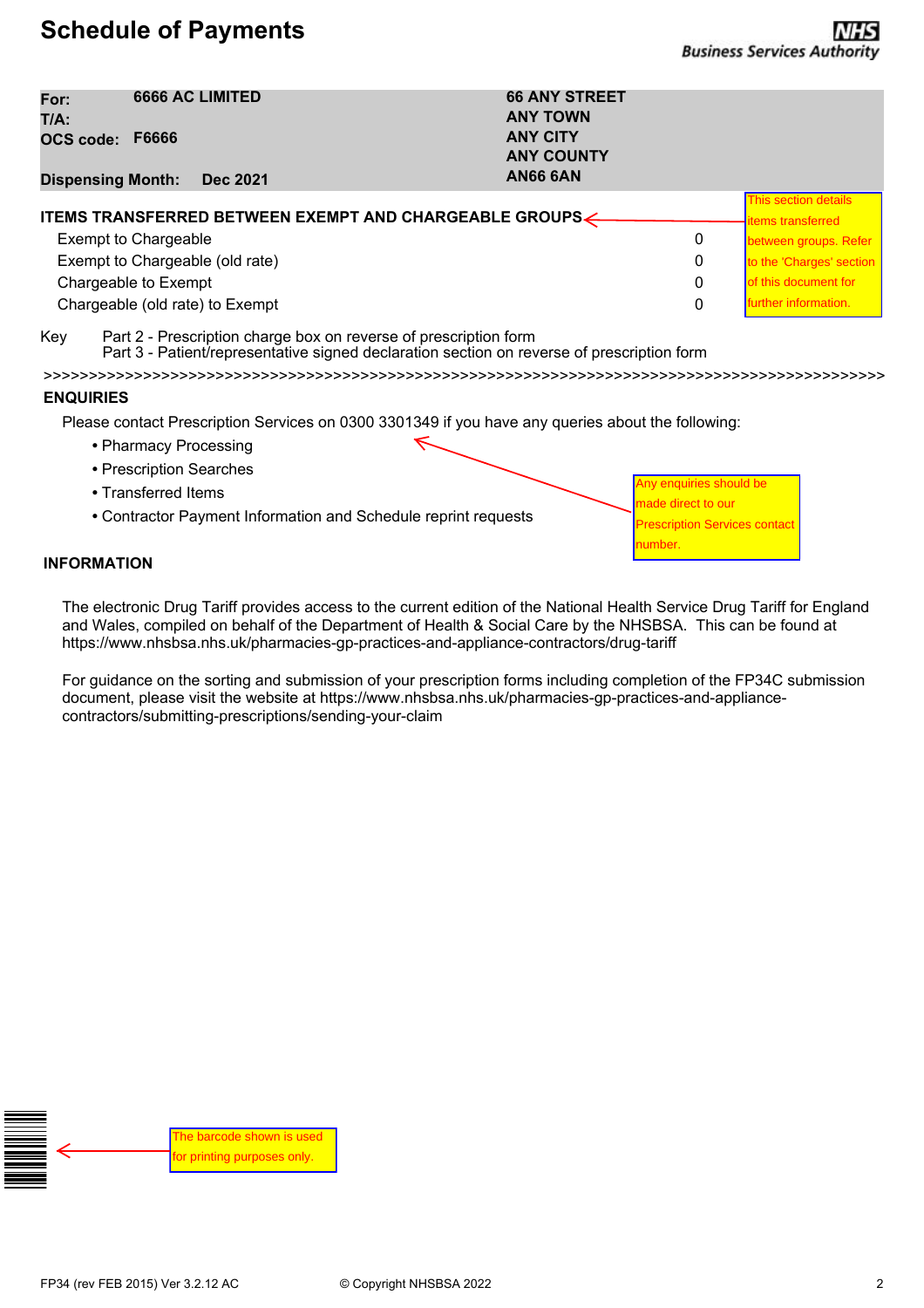## **Prescription Charge Deductions and Switching**

Before you send in your prescription forms you must sort them in to different piles, including one for forms where patients paid a prescription charge and one for forms where patients were exempt from charges. It is important to make sure that if patients are exempt that they (or their representative) have ticked and signed the declaration of exemption when required, as set out in the NHS England and Wales Drug Tariff, otherwise we may deduct prescription charges from your payment.

For further information about how to sort your forms, please see the 'Prescription Charges and Your Reimbursement' section on our website here:

https://www.nhsbsa.nhs.uk/pharmacies-gp-practices-and-appliance-contractors/submittingprescriptions/patient-prescription

#### **The following two sections relate to financial data**

### **Charges**

This is the most important section of the two that you should look at. The ''Charges' section, in the middle of page 1 of your Schedule of Payments, tells you how many charges we have deducted from your payment. The number of chargeable items shown should be similar to the [number of chargeable items which you declared on your submission document \(FP34A\) for the](https://www.nhsbsa.nhs.uk/pharmacies-gp-practices-and-appliance-contractors/submitting-prescriptions/patient-prescription) dispensing month the Schedule of Payments relates to.

[For the example schedule we have included in this booklet \(December](http://www.nhsbsa.nhs.uk/pharmacies-gp-practices-and-appliance-contractors/submitting-) 2021 dispensed) you would need to look at your December 2021 FP34A.

#### **Items transferred between exempt and chargeable groups**

We transfer or 'switch' items between both exempt and chargeable groups when we identify that they are not in their correct group. The figure shown tells you how many items we needed to transfer but does not always mean that we have deducted a charge from your payment. You should always check the numbers and values in the 'Charges' section. Switched items will not include those which are EPS. EPS items are processed as declared.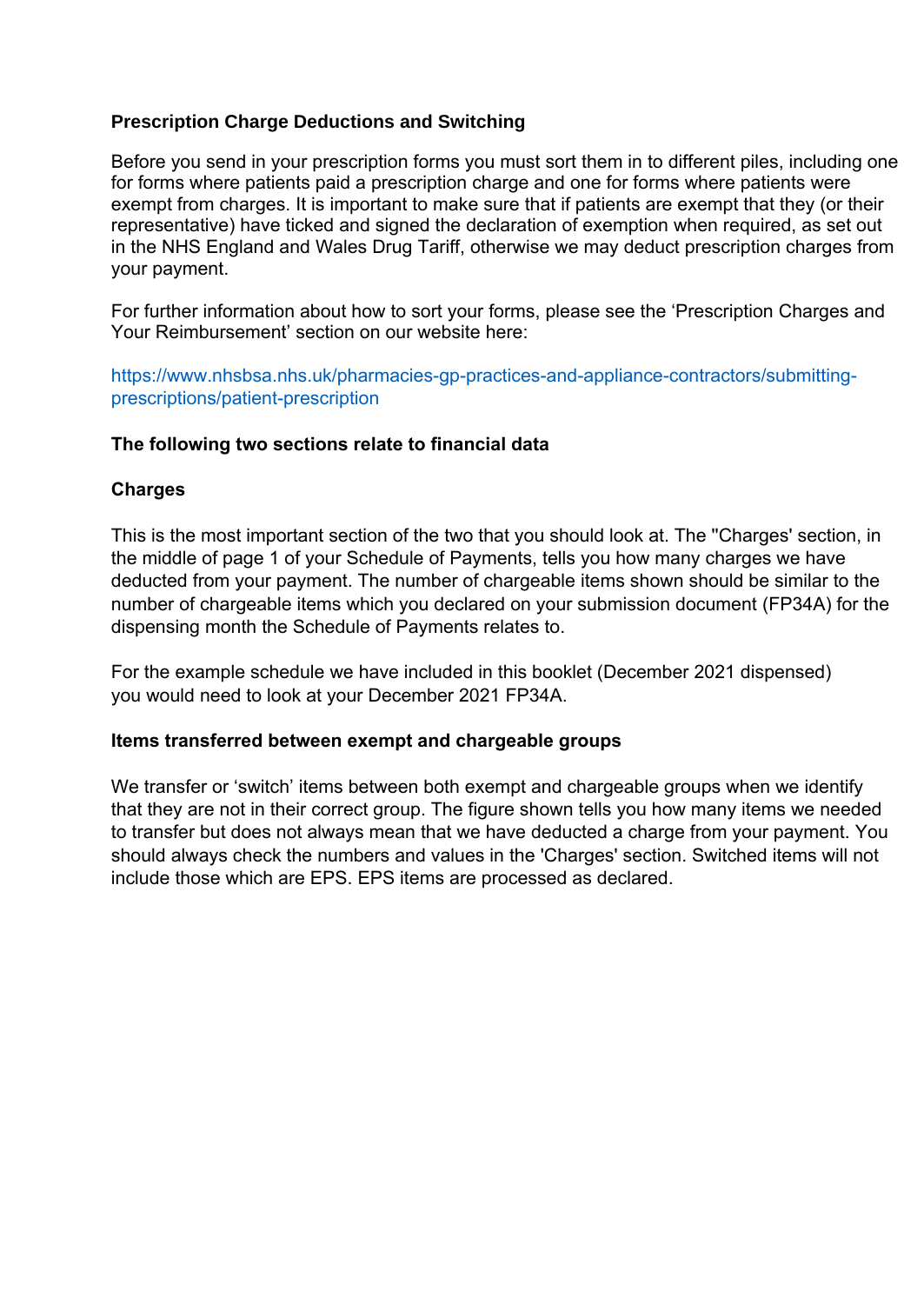## **How we calculate your Essential and Advances Services Payments**

Note: The examples below are based on the example schedule included in this document.

**The Infrastructure Payment** is calculated using the relevant payment bands in the Drug Tariff Part VIB and is dependent upon the number of items processed.

The example shown is for 1715 items.

| No of<br>Items:          | 1,715      |
|--------------------------|------------|
| <b>Payment</b><br>Value: | £15,330.00 |

| <b>Band</b><br>identifier | <b>Number of</b><br><b>Part IX</b><br>prescription<br><b>items</b><br>dispensed in<br>one month | <b>Infrastructure</b><br>payment | <b>Payment</b><br>Value | Lower<br><b>Limit</b> | <b>Upper</b><br><b>Limit</b> | <b>Items</b><br><b>in</b><br>Range | <b>Payment</b><br><b>Calculation</b> |
|---------------------------|-------------------------------------------------------------------------------------------------|----------------------------------|-------------------------|-----------------------|------------------------------|------------------------------------|--------------------------------------|
| A                         | $1 - 10$                                                                                        | £150.00 fixed                    | £150.00                 |                       | 10                           | 10                                 | £150.00                              |
| B                         | $11 - 1,000$                                                                                    | £13.60 per item                  | £13.60                  |                       | 1,000                        | 990                                | £13,464.00                           |
| C                         | $1.001 -$<br>35,000                                                                             | £2.40 per item                   | £2.40                   | 1,001                 | 35,000                       | 34,000                             | £1,716.00                            |
| D                         | $35,000 +$                                                                                      | £2.30 per item                   | £2.30                   | 35,001                | n/a                          | n/a                                | £0.00                                |
|                           |                                                                                                 |                                  |                         |                       |                              | Total                              | £15,330.00                           |

Infrastructure payment does not have to be claimed and will be paid automatically each month.

Advanced Services are paid in accordance to the rules set out in the Drug Tariff Part VIC.

### **Stoma Customisation**

A fee of £4.32 is payable for every prescription item in Drug Tariff Part IXC which can be customised. The fee does not have to be claimed and will be paid automatically to those contractors who in England have informed NHSBSA of their intention to provide stoma appliance customisation services as an advanced service by the end of the month before they start providing the service.

#### **Appliance Use Review**

A fee of £28.00 is payable for an Appliance Use Review conducted at premises or by telephone or video link managed by the appliance contractor. A fee of £54.00 is payable for a review conducted at the user's home. If, within a 24 hour period, reviews are conducted for several users living at the same location, the contractor may claim £54.00 for the first review and £28.00 for each subsequent review.